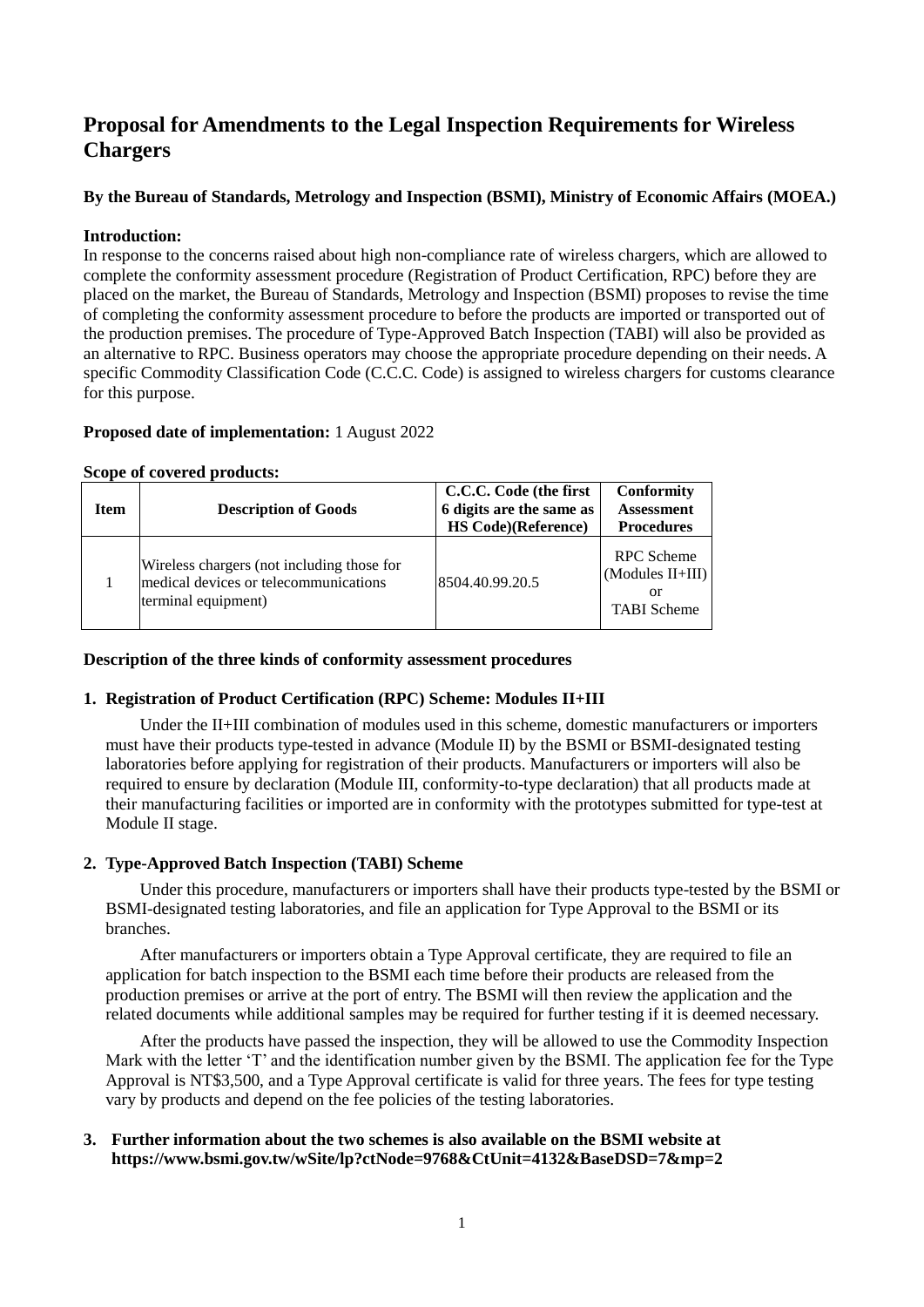#### **Locations to apply for Registration of Product Certification or Type-Approved Batch Inspection:** The BSMI or its branches.

## **Time required for Registration of Product Certification:**

14 working days. (This period does not include the time for corrective actions by the applicant due to deficiencies in the documents or samples. Extra seven working days may be required if additional tests are required.)

## **Related requirements:**

- 1. The CCC Code will be given a import regulation code C02 beginning 1 August 2022, which will reguire presenting documents demonstrating completion of the conformity assessment procedures.
- 2. Locations to apply for type testing: BSMI-designated testing laboratories.
- 3. Locations to apply for RPC and Type Approval Certificate: the BSMI or its branches.
- 4. Locations to apply for batch inspection: the BSMI or its branches.
- 5. Time required for granting RPC or Type Approval Certificate: 14 working days (not including the time for corrective actions by the applicant due to deficiencies in the documents or samples. An extra 7 working days may be required for additional tests.)
- 6. The technical documents and their attachements required for type testing shall comply with the requirements specified in the "Directions Governing Type Approval of Electrical and Electronic Commodities".
- 7. The type testing fees for the listed products shall be charged according to the fee schedule of testing laboratories.
- 8. The related charges for the RPC and TABI shall be collected in accordance with the relevant provisions of the "Regulations Governing Fees for Commodity Inspection."
- 9. For the requirement of Section 5 "Marking of presence" of CNS 15663, the certificate holders of the commodities shall clearly mark the presence condition of the restricted substances on the body, packages, stickers, or the instruction books of the commodities. Those who utilize website as a means to announce the presence condition of the restricted substances of the commodities shall clearly mark the website address on the body, packages, stickers, or the instruction books of the commodities.
- 10. The Commodity Inspection Mark:
- (1) The Commodity Inspection Mark shall be printed by the certificate holders. The identification number of the Commodity Inspection Mark consists of "Letter (R or T)," "Designated Code (five digits)" and the presence conditions of the restricted substance (e.g., RoHS or RoHS (XX,XX)).
- (2) The identification number shall be placed below or to the right of the graphic symbol and the presence conditions of the restricted substance shall be indicated in the second row.
- (3) The size of the Mark can be applied proportionally on a prominent location of the commodities. The Mark shall use materials that are not easily altered, and the content shall be in a clearly identifiable and indelible form affixed permanently to the commodity.
- (4) Examples of the Commodity Inspection Mark for RPC scheme:



(5) Examples of the Commodity Inspection Mark for TABI scheme:



(6) "RoHS" indicates the content of restricted substance(s), other than exemptions stated in CNS 15663,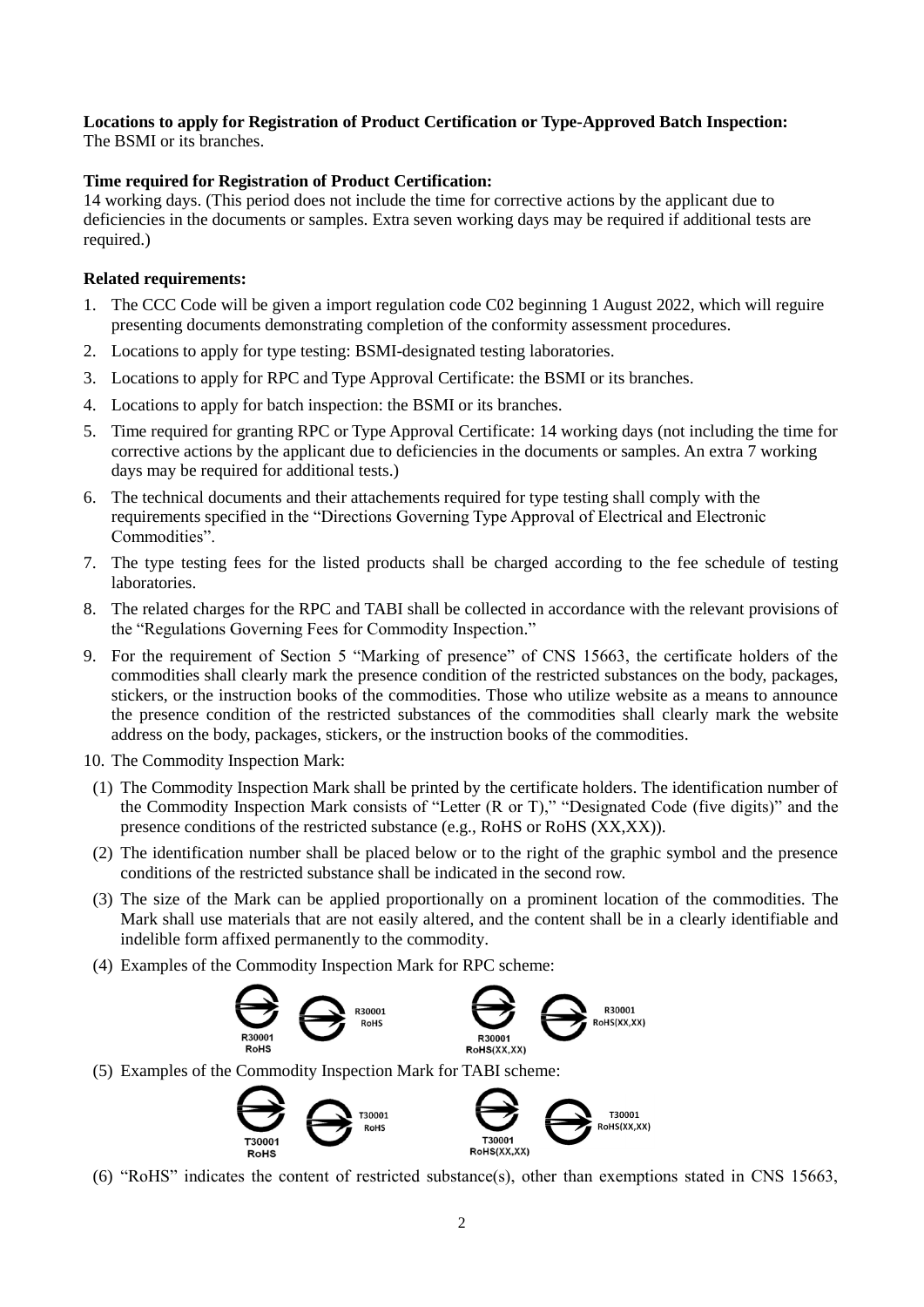does not exceed the reference percentage value of presence condition.

"RoHS (XX,XX)" indicates the content of restricted substance(s) (element XX, element XX, …), other than exemptions stated in CNS 15663, exceeds the reference percentage value of presence condition. The restricted substances: indicates Pb, Cd, Hg,  $Cr<sup>+6</sup>$ , PBB, and PBDE.

Examples:

- RoHS (Pb): indicates that the Pb percentage content in certain parts of the commodity exceeds the reference percentage value of presence condition.
- RoHS (Cd,  $Cr^{+6}$ , PBB): indicates that the Cd,  $Cr^{+6}$ , and PBB percentage content in certain parts of the commodity exceed the reference percentage value of presence condition respectively.
- 11. The medical equipment mentioned in the table menas medical equipment regulated under the Pharmaceutical Affairs Act.
- 12. The telecommunications terminal equipment mentioned in the table means telecommunications terminal equipment regulated under in the Telecommunications Act.
- 13. The listed commodities that have been issued vehicle safety review reports by certification bodies authorized by the Ministry of Transportation and Communications are not within the scope of the inspection items required by the BSMI.
- 14. The C.C.C. Code listed in the table are used for reference only. The commodity shall still comply with the requirements before entering into the market, even though its C.C.C. Code is identified differently by the Customs Administration, Ministry of Finance or Bureau of Foreign Trade, Ministry of Economic Affairs.
- 15. Commodities with combined features or multifunctional products shall comply with the respective inspection standards.